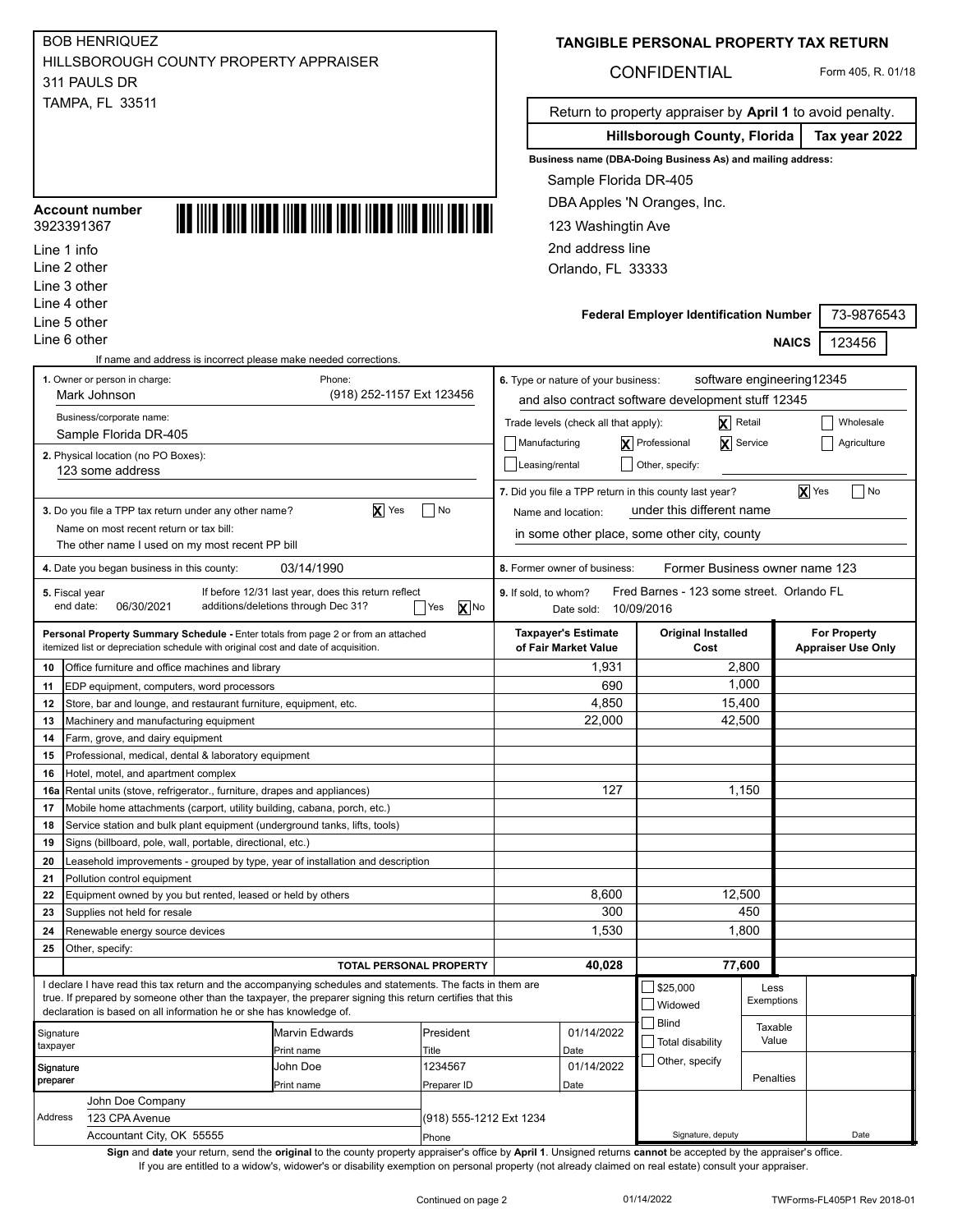Form 405, R. 01/18 Page 2

TANGIBLE PERSONAL PROPERTY Report all property owned by you including fully depreciated items still in use.

|                                              |                                  | ASSETS PHYSICALLY REMOVED DURING THE LAST YEAR     |                                                                                      |                                                     |                              |                                             |                |                  |                                 |                 |                                       |                                                       |                             |              |                                          |        |
|----------------------------------------------|----------------------------------|----------------------------------------------------|--------------------------------------------------------------------------------------|-----------------------------------------------------|------------------------------|---------------------------------------------|----------------|------------------|---------------------------------|-----------------|---------------------------------------|-------------------------------------------------------|-----------------------------|--------------|------------------------------------------|--------|
|                                              |                                  | Description                                        | Age                                                                                  | Year<br>Acquired                                    |                              | Taxpayer's Estimate<br>of Fair Market Value |                |                  | Original Installed<br>Cost      |                 | Disposed, sold or traded and to whom? |                                                       |                             |              |                                          |        |
| EDP piece bought used                        |                                  |                                                    | 14                                                                                   | 2020                                                |                              |                                             | 200            |                  |                                 | 300             |                                       | Sold on Ebay                                          |                             |              |                                          |        |
| <b>TOTALS</b>                                |                                  | 1 asset removed during the year                    |                                                                                      | 200                                                 |                              |                                             |                | 300              |                                 |                 |                                       |                                                       |                             |              |                                          |        |
|                                              |                                  | LEASED, LOANED, OR RENTED EQUIPMENT                |                                                                                      | Complete if you hold equipment belonging to others. |                              |                                             |                |                  |                                 |                 |                                       |                                                       |                             |              | Lease                                    |        |
|                                              |                                  |                                                    |                                                                                      |                                                     |                              |                                             |                | Year             | Year of                         | Monthly         | Original Installed                    |                                                       | Purchase<br>Option          |              |                                          |        |
|                                              |                                  | Name and Address of Owner or Lessor                |                                                                                      |                                                     |                              | Description                                 |                |                  |                                 | Acquired        | Manufacture                           | Rent                                                  | Cost                        |              | Yes                                      | No     |
| <b>Bob Jones</b><br>333 Main St. Tallahassee |                                  |                                                    |                                                                                      | 2nd leased item                                     |                              |                                             |                |                  | 2021                            |                 | 125                                   |                                                       | 500                         |              | $\overline{\mathsf{X}}$                  |        |
| <b>Marvin Harrision</b>                      |                                  |                                                    |                                                                                      | Bar stools (20)                                     |                              |                                             |                |                  | 2017                            | 1960            | 300                                   |                                                       | 2,000                       | $\mathsf{X}$ |                                          |        |
|                                              |                                  | 555 W. Galveston St. Tallahasee 252-1157           |                                                                                      |                                                     |                              |                                             |                |                  |                                 |                 |                                       |                                                       |                             |              |                                          |        |
|                                              |                                  | SCHEDULE FOR LINE 22, PAGE 1                       | Equipment owned by you but rented, leased, or held by others. Enter total on page 1. |                                                     |                              |                                             |                |                  |                                 |                 |                                       |                                                       |                             |              |                                          |        |
| Lease<br>Number                              |                                  | Name/address of lessee<br>Actual physical location |                                                                                      |                                                     | Description                  |                                             | Age            | Year<br>Acquired |                                 | Monthly<br>Rent | Term                                  | Taxpayer's<br>Estimate of Fair<br><b>Market Value</b> | Cond*                       |              | Original<br><b>Installed Cost</b><br>New |        |
| 123                                          |                                  | Mark Jones                                         |                                                                                      |                                                     | Forklift I leased            |                                             | $\overline{c}$ | 2020             |                                 | 200             | A                                     | 8,600                                                 | avg                         |              |                                          | 12,500 |
|                                              |                                  | 123 any street<br>- Physical Location              |                                                                                      |                                                     |                              |                                             |                |                  |                                 |                 |                                       |                                                       |                             |              |                                          |        |
|                                              |                                  | 33rd and Main Plaze                                |                                                                                      |                                                     |                              |                                             |                |                  |                                 |                 |                                       |                                                       |                             |              |                                          |        |
|                                              | Enter TOTALS on Page 1 - Line 22 |                                                    |                                                                                      |                                                     |                              |                                             |                |                  |                                 |                 | 8,600                                 |                                                       |                             |              | 12,500                                   |        |
|                                              |                                  | SCHEDULES FOR PAGE 1, LINES 10 - 21 and 23 - 25    |                                                                                      |                                                     |                              | Taxpayer's                                  |                |                  |                                 |                 | Original                              |                                                       | <b>APPRAISER'S USE ONLY</b> |              |                                          |        |
|                                              |                                  |                                                    |                                                                                      |                                                     | Year                         | Estimate of                                 |                |                  |                                 | Installed       |                                       |                                                       | Condition*<br>Value         |              |                                          |        |
| Line 10                                      | Description                      |                                                    |                                                                                      | Age                                                 | Acquired                     | Fair Market Value                           |                |                  | Condition*                      |                 | Cost                                  |                                                       |                             |              |                                          |        |
| End tables in lounge                         |                                  |                                                    |                                                                                      | 1<br>1                                              | 2021                         |                                             |                | 350<br>255       | avg                             |                 | 500<br>300                            |                                                       |                             |              |                                          |        |
| Fans                                         |                                  |                                                    |                                                                                      |                                                     | 2021                         |                                             |                |                  | avg                             |                 |                                       |                                                       |                             |              |                                          |        |
| Misc<br><b>Book Shelves</b>                  |                                  |                                                    |                                                                                      | 1<br>$\overline{7}$                                 | 2021<br>2015                 |                                             |                | 950<br>376       | avg<br>avg                      | 1,200           |                                       |                                                       |                             |              |                                          |        |
|                                              |                                  | Enter totals on page 1, line 10                    |                                                                                      |                                                     | <b>TOTAL FMV</b>             |                                             | 1,931          |                  | <b>TOTAL COST</b>               | 800<br>2,800    |                                       | <b>TOTAL</b>                                          |                             |              |                                          |        |
| Line 11                                      | Description                      |                                                    |                                                                                      | Age                                                 | Acquired                     | Fair Market Value                           |                |                  | Condition*                      | Cost            |                                       | Condition*                                            | Value                       |              |                                          |        |
| New EDP asset                                |                                  |                                                    |                                                                                      | 2                                                   | 2020                         |                                             |                | 690              | poor                            |                 | 1,000                                 |                                                       |                             |              |                                          |        |
|                                              |                                  | Enter totals on page 1, line 11.                   |                                                                                      |                                                     | <b>TOTAL FMV</b>             |                                             |                | 690              | <b>TOTAL COST</b>               |                 | 1,000                                 | <b>TOTAL</b>                                          |                             |              |                                          |        |
| Line 12                                      | Description                      |                                                    |                                                                                      | Age                                                 | Acquired                     | Fair Market Value                           |                |                  | Condition*                      |                 | Cost                                  | Condition*                                            |                             | Value        |                                          |        |
| Bar stools (replace broken)                  |                                  |                                                    |                                                                                      | 1                                                   | 2021                         |                                             |                | 350              | good                            |                 | 400                                   |                                                       |                             |              |                                          |        |
| Original stools (144)                        |                                  |                                                    |                                                                                      | 14                                                  | 2019                         |                                             | 4,500          |                  | good                            |                 | 15,000                                |                                                       |                             |              |                                          |        |
|                                              |                                  | Enter totals on page 1, line 12.                   |                                                                                      |                                                     | <b>TOTAL FMV</b>             |                                             | 4,850          |                  | <b>TOTAL COST</b>               |                 | 15,400                                | <b>TOTAL</b>                                          |                             |              |                                          |        |
| Line 13                                      | Description                      |                                                    |                                                                                      | Age                                                 | Acquired                     | Fair Market Value                           |                |                  | Condition*                      |                 | Cost                                  | Condition*                                            |                             | Value        |                                          |        |
| Lathe - used                                 |                                  |                                                    |                                                                                      | 16                                                  | 2018                         |                                             | 22,000         |                  | good                            |                 | 42,500                                |                                                       |                             |              |                                          |        |
|                                              |                                  | Enter totals on page 1, line 13.                   |                                                                                      |                                                     | <b>TOTAL FMV</b>             |                                             | 22,000         |                  | <b>TOTAL COST</b>               |                 | 42,500                                | <b>TOTAL</b>                                          |                             |              |                                          |        |
| Line 16a                                     | Description                      |                                                    |                                                                                      | Age                                                 | Acquired                     | Fair Market Value                           |                |                  | Condition*                      |                 | Cost                                  | Condition*                                            |                             | Value        |                                          |        |
| Stove                                        |                                  |                                                    |                                                                                      | 17                                                  | 2017                         |                                             |                | 127              | avg                             |                 | 1,150                                 |                                                       |                             |              |                                          |        |
|                                              |                                  | Enter totals on page 1, line 16a                   |                                                                                      |                                                     | <b>TOTAL FMV</b>             |                                             |                | 127              | <b>TOTAL COST</b>               |                 | 1,150                                 | <b>TOTAL</b>                                          |                             |              |                                          |        |
| Line 23                                      | Description                      |                                                    |                                                                                      | Age                                                 | Acquired                     | Fair Market Value                           |                |                  | Condition*                      |                 | Cost                                  | Condition*                                            |                             | Value        |                                          |        |
| Misc supplies                                |                                  |                                                    |                                                                                      | 1                                                   | 2021                         |                                             |                | 300              | avg                             |                 | 450                                   |                                                       |                             |              |                                          |        |
| Line 24                                      | Description                      | Enter totals on page 1, line 23.                   |                                                                                      | Age                                                 | <b>TOTAL FMV</b><br>Acquired | Fair Market Value                           |                | 300              | <b>TOTAL COST</b><br>Condition* |                 | Cost                                  | 450<br><b>TOTAL</b><br>Condition*                     |                             | Value        |                                          |        |
|                                              |                                  | Renewable whole house battery charger              |                                                                                      |                                                     |                              |                                             |                |                  | good                            |                 |                                       |                                                       |                             |              |                                          |        |
|                                              |                                  | Enter totals on page 1, line 24.                   |                                                                                      | 1                                                   | 2021<br><b>TOTAL FMV</b>     |                                             | 1,530          | 1,530 TOTAL COST |                                 |                 | 1,800<br>1,800                        | <b>TOTAL</b>                                          |                             |              |                                          |        |
|                                              |                                  |                                                    |                                                                                      |                                                     |                              |                                             |                |                  |                                 |                 |                                       |                                                       |                             |              |                                          |        |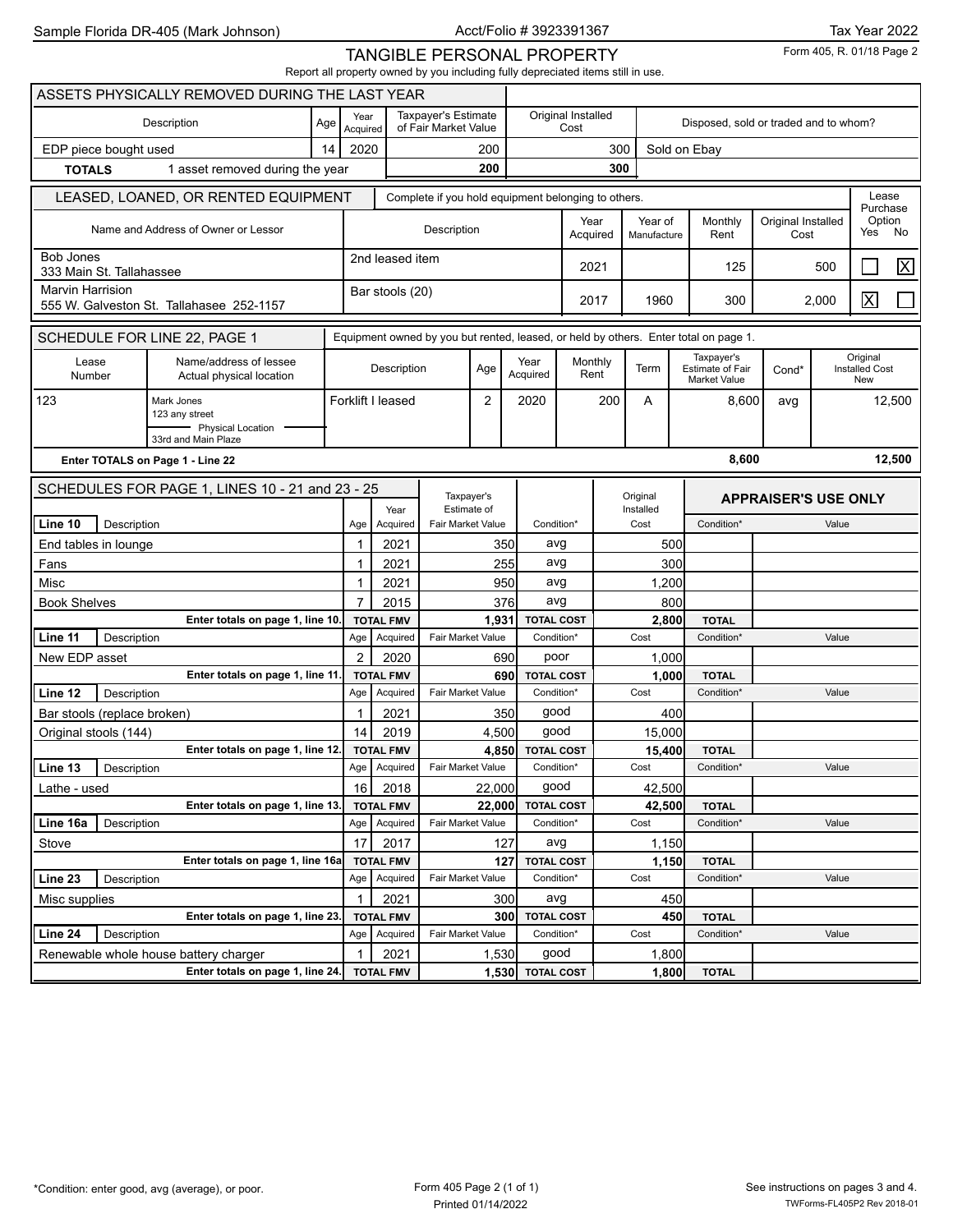## **Additions & Deletions - Current Year TAX YEAR 2022**

State Florida County Hillsborough

|                       | Name  Sample Florida DR-405 (Mark Johnson)                         |
|-----------------------|--------------------------------------------------------------------|
|                       | Address : 123 Washingtin Ave, 2nd address line - Orlando, FL 33333 |
| Account #: 3923391367 |                                                                    |
|                       |                                                                    |

| <b>ADDITIONS DURING THE CURRENT REPORTING YEAR - 2021</b> |                                                                             |            |                                     |                | ASSESSOR USE ONLY           |              |                      |                           |                                      |              |
|-----------------------------------------------------------|-----------------------------------------------------------------------------|------------|-------------------------------------|----------------|-----------------------------|--------------|----------------------|---------------------------|--------------------------------------|--------------|
| Item<br>Number                                            | 10. Office Furniture, Office Machines and Library                           | <b>New</b> | <b>Year Acquired</b><br><b>Used</b> | Cost           | <b>FMV</b>                  | <b>CLASS</b> | LIFE<br><b>YEARS</b> | %<br><b>GOOD</b>          | <b>DEPR</b><br><b>FACTOR</b>         | <b>RCLND</b> |
| 11                                                        | End tables in lounge                                                        | 2021       |                                     | 500            | 350                         |              |                      |                           |                                      |              |
| 13                                                        | Fans                                                                        | 2021       |                                     | 300            | 255                         |              |                      |                           |                                      |              |
| 14                                                        | Misc                                                                        | 2021       |                                     | 1,200          | 950                         |              |                      |                           |                                      |              |
|                                                           | Additions for 10. Office Furniture, Office Machines and Library             |            |                                     | \$2,000        | \$1,555                     |              |                      |                           |                                      |              |
| Item                                                      |                                                                             |            | <b>Year Acquired</b>                |                |                             |              | <b>LIFE</b>          | %                         | <b>DEPR</b>                          |              |
| <b>Number</b>                                             | 12. Store, Bar and Lounge, and Restaurant<br>Furniture, Equipment, Etc.     | <b>New</b> | <b>Used</b>                         | Cost           | <b>FMV</b>                  | <b>CLASS</b> | <b>YEARS</b>         | <b>GOOD</b>               | <b>FACTOR</b>                        | <b>RCLND</b> |
| 6                                                         | Bar stools (replace broken)                                                 | 2021       |                                     | 400            | 350                         |              |                      |                           |                                      |              |
|                                                           | Additions for 12. Store, Bar and Lounge, and Restaurant Furniture, Equipmen |            |                                     | \$400          | \$350                       |              |                      |                           |                                      |              |
| Item                                                      |                                                                             |            | <b>Year Acquired</b>                |                |                             |              | LIFE                 | %                         | <b>DEPR</b>                          |              |
| <b>Number</b>                                             | 23. Supplies Not Held for Resale                                            | <b>New</b> | <b>Used</b>                         | Cost           | <b>FMV</b>                  | <b>CLASS</b> | <b>YEARS</b>         | GOOD                      | <b>FACTOR</b>                        | <b>RCLND</b> |
| 9                                                         | Misc supplies                                                               | 2021       |                                     | 450            | 300                         |              |                      |                           |                                      |              |
|                                                           | Additions for 23. Supplies Not Held for Resale                              |            |                                     | \$450          | \$300                       |              |                      |                           |                                      |              |
| Item                                                      |                                                                             |            | <b>Year Acquired</b>                |                |                             |              | LIFE                 | %                         | <b>DEPR</b>                          |              |
| <b>Number</b>                                             | 24. Renewable energy source devices                                         | <b>New</b> | <b>Used</b>                         | Cost           | <b>FMV</b>                  | <b>CLASS</b> | <b>YEARS</b>         | <b>GOOD</b>               | <b>FACTOR</b>                        | <b>RCLND</b> |
| 17                                                        | Renewable whole house battery charger                                       | 2021       |                                     | 1,800          | 1,530                       |              |                      |                           |                                      |              |
|                                                           | Additions for 24. Renewable energy source devices                           |            |                                     | \$1,800        | \$1,530                     |              |                      |                           |                                      |              |
| Item                                                      |                                                                             |            | <b>Year Acquired</b>                |                |                             |              | LIFE                 | %                         | <b>DEPR</b>                          |              |
| Number                                                    | Leased, loaned, and rented equipment                                        | <b>New</b> | <b>Used</b>                         | Cost           | <b>FMV</b>                  | <b>CLASS</b> | <b>YEARS</b>         | <b>GOOD</b>               | <b>FACTOR</b>                        | <b>RCLND</b> |
| 12                                                        | 2nd leased item                                                             | 2021       |                                     | 500            | 450                         |              |                      |                           |                                      |              |
|                                                           | <b>Lease Information</b>                                                    |            |                                     |                | Contract # (if applicable): |              |                      |                           |                                      |              |
|                                                           | Owner Name: Bob Jones                                                       |            |                                     |                | Age of Asset: 0 years       |              |                      |                           |                                      |              |
|                                                           | Address: 333 Main St. Tallahassee                                           |            |                                     | Lease Term : A |                             |              |                      |                           | Payment: \$125                       |              |
|                                                           | Phone:                                                                      |            |                                     |                | First Year of Lease: 2021   |              |                      |                           | Selling Price: \$500                 |              |
|                                                           | Additions for Leased, loaned, and rented equipment _                        |            |                                     | \$500          | \$450                       |              |                      |                           |                                      |              |
|                                                           | Total Additions Reported for Tax Year 2022 -> (cost)                        |            |                                     | \$5,150        | \$4,185                     | (fmv)        |                      |                           | FMV contains a combination of manual |              |
|                                                           |                                                                             |            |                                     |                |                             |              |                      | entries and calculations. |                                      |              |
|                                                           | DELETIONS DURING THE CURRENT REPORTING YEAR - 2021                          |            |                                     |                |                             |              |                      |                           | <b>NOT APPLICABLE</b>                |              |
| Item<br><b>Number</b>                                     | 11. EDP Equipment, Computers and Word<br><b>Processors</b>                  | <b>New</b> | <b>Year Acquired</b><br><b>Used</b> | Cost           | <b>FMV</b>                  |              |                      |                           |                                      |              |
| 10                                                        | EDP piece bought used                                                       |            | 2020                                | 300            | 200                         |              |                      |                           |                                      |              |
|                                                           | Deletions for 11. EDP Equipment, Computers and Word Processors              |            |                                     | \$300          | \$200                       |              |                      |                           |                                      |              |

**Total Deletions Reported for Tax Year 2022**  $\rightarrow$  **(cost)** \$300 **\$300** (fmv)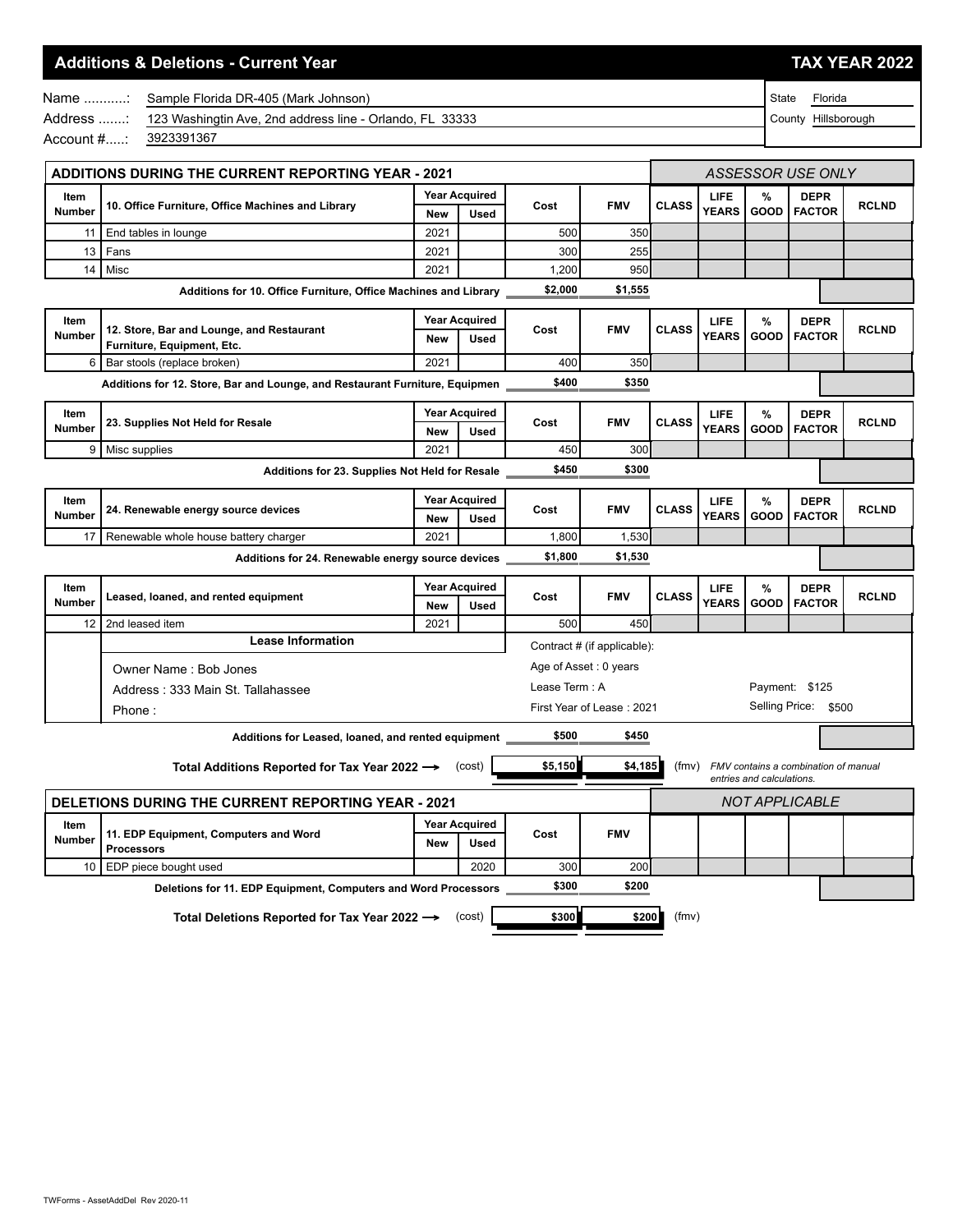|      |               | Sample Florida DR-405 (Mark Johnson)<br>123 Washingtin Ave, 2nd address line - Orlando, FL 33333 |               |                 |               |               |                   | <b>Asset Listing</b>   | Cross-Tab Summary by Category & Year |                 | Tax<br>Year<br>2022 |
|------|---------------|--------------------------------------------------------------------------------------------------|---------------|-----------------|---------------|---------------|-------------------|------------------------|--------------------------------------|-----------------|---------------------|
|      |               | Asset Costs for years 2021 to 2005                                                               |               |                 |               |               |                   |                        |                                      |                 |                     |
|      |               | 10. Office                                                                                       | 11. EDP       | 12. Store, Bar  | 13. Machinery | 16a. Rental   | 22. Equipment     | 23. Supplies Not       | 24. Renewable                        | Leased, loaned, |                     |
|      |               | Furniture, Office                                                                                | Equipment,    | and Lounge, and | and           | Units (Stove, | owned by you      | <b>Held for Resale</b> | energy source                        | and rented      |                     |
|      |               | Machines and                                                                                     | Computers and | Restaurant      | Manufacturing | Refrig.,      | but rented.       |                        | devices                              | equipment       |                     |
| Year | <b>Totals</b> | Library                                                                                          | Word          | Furniture.      | Equipment     | Furniture.    | leased or held by |                        |                                      |                 |                     |
| 2021 | 5,150         | 2,000                                                                                            |               | 400             |               |               |                   | 450                    | 1,800                                |                 | 500                 |
| 2020 | 13,500        |                                                                                                  | 1.000         |                 |               |               | 12,500            |                        |                                      |                 |                     |
| 2019 | 15,000        |                                                                                                  |               | 15,000          |               |               |                   |                        |                                      |                 |                     |
| 2018 | 42,500        |                                                                                                  |               |                 | 42,500        |               |                   |                        |                                      |                 |                     |
| 2017 | 3,150         |                                                                                                  |               |                 |               | 1,150         |                   |                        |                                      |                 | 2,000               |
| 2015 | 800           | 800                                                                                              |               |                 |               |               |                   |                        |                                      |                 |                     |

**Totals 80,100 2,800 1,000 15,400 42,500 1,150 12,500 450 1,800 2,500**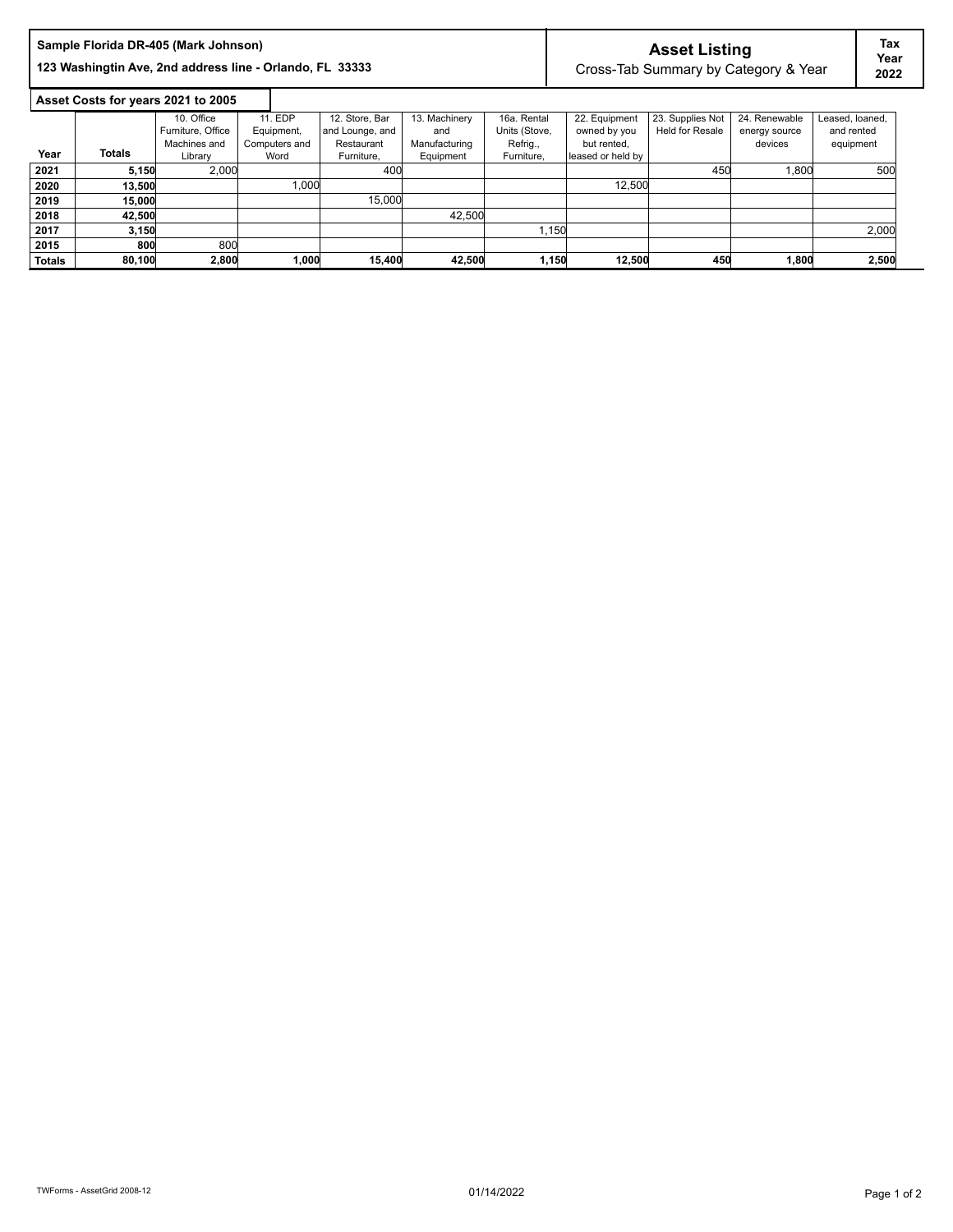# **Asset Listing Sample Florida DR-405 (Mark Johnson)**

123 Washingtin Ave, 2nd address line - Orlando, FL 33333 **Cross-Tab Summary by Category & Year** 

# **Fair Market Values (manual entries)**

|               |               | 10. Office        | 12. Store, Bar  | 13. Machinery | 22. Equipment     | 23. Supplies Not       | Leased, loaned, |
|---------------|---------------|-------------------|-----------------|---------------|-------------------|------------------------|-----------------|
|               |               | Furniture, Office | and Lounge, and | and           | owned by you      | <b>Held for Resale</b> | and rented      |
|               |               | Machines and      | Restaurant      | Manufacturing | but rented,       |                        | equipment       |
| Year          | <b>Totals</b> | Library           | Furniture.      | Equipment     | leased or held by |                        |                 |
| 2021          | 2.400         | 1.300             | 350             |               |                   | 300                    | 450             |
| 2020          | 8,600         |                   |                 |               | 8,600             |                        |                 |
| 2018          | 22,000        |                   |                 | 22,000        |                   |                        |                 |
| 2017          | 1.250         |                   |                 |               |                   |                        | 1,250           |
| <b>Totals</b> | 34.250        | .300              | 350             | 22,000        | 8,600             | 300                    | 1.700           |

### **Fair Market Values of All Assets (calculated)**

|               |        | Fair Market Values of All Assets (calculated) |               |                 |               |               |                   |               |
|---------------|--------|-----------------------------------------------|---------------|-----------------|---------------|---------------|-------------------|---------------|
|               |        | 10. Office                                    | 11. EDP       | 12. Store, Bar  | 13. Machinery | 16a. Rental   | 22. Equipment     | 24. Renewable |
|               |        | Furniture, Office                             | Equipment,    | and Lounge, and | and           | Units (Stove, | owned by you      | energy source |
| Year          |        | Machines and                                  | Computers and | Restaurant      | Manufacturing | Refrig.,      | but rented.       | devices       |
|               | Totals | Library                                       | Word          | Furniture.      | Equipment     | Furniture.    | leased or held by |               |
| 2021          | 3.570  | 1.700                                         |               | 340             |               |               |                   | 1.530         |
| 2020          | 9.940  |                                               | 690           |                 |               |               | 9,250             |               |
| 2019          | 4.500  |                                               |               | 4,500           |               |               |                   |               |
| 2018          | 9.350  |                                               |               |                 | 9.350         |               |                   |               |
| 2017          | 127    |                                               |               |                 |               | 127           |                   |               |
| 2015          | 376    | 376                                           |               |                 |               |               |                   |               |
| <b>Totals</b> | 27,863 | 2,076                                         | 690           | 4.840           | 9,350         | 127           | 9,250             | 1,530         |

**Calculations are based on Cost, Age, Life and PV%**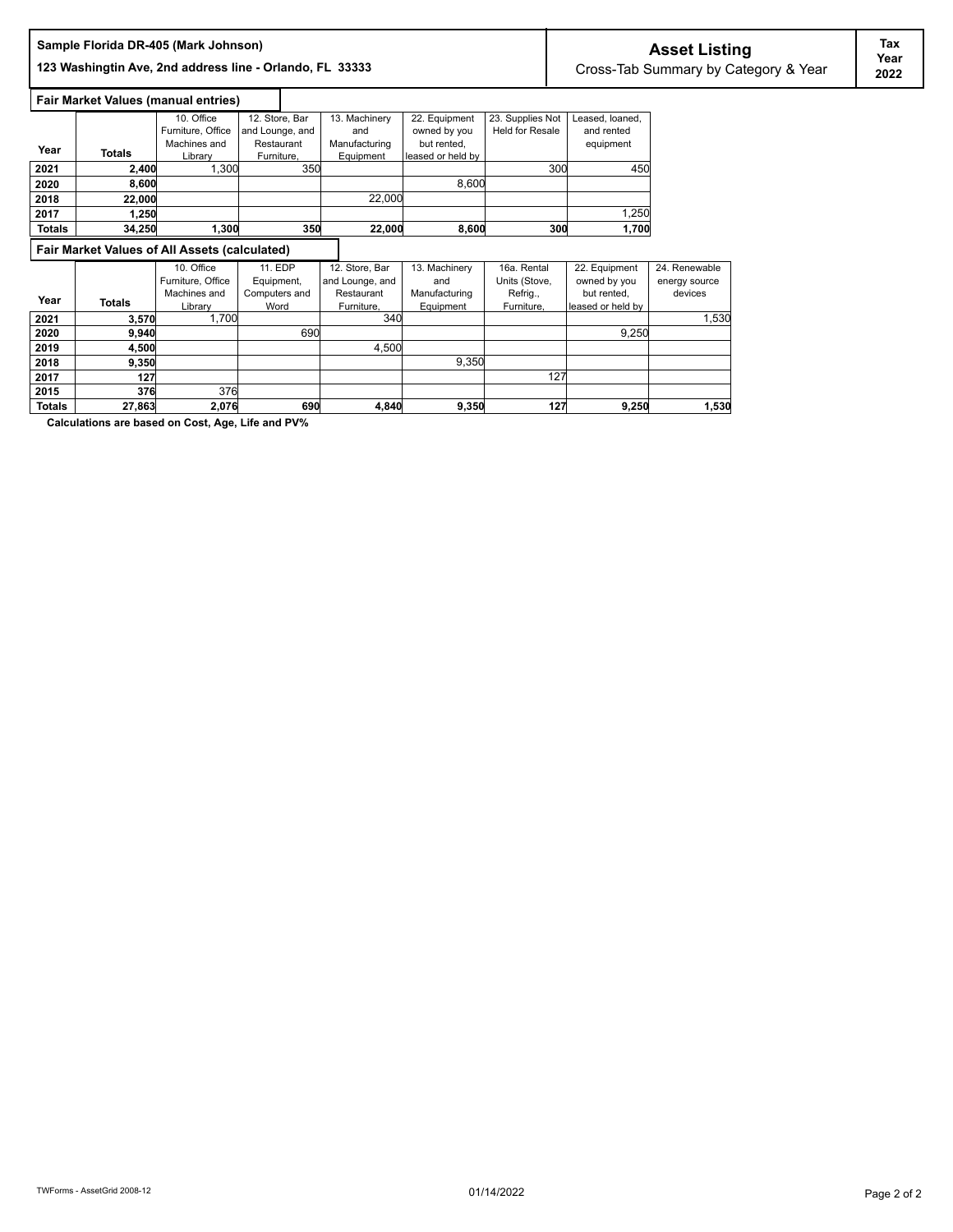|                | Sample Florida DR-405 (Mark Johnson)<br>123 Washingtin Ave, 2nd address line - Orlando, FL 33333 |                                                                                        |              | <b>Asset Listing</b><br>Grouped by Category, Year Acquired |                                                                                  |          |
|----------------|--------------------------------------------------------------------------------------------------|----------------------------------------------------------------------------------------|--------------|------------------------------------------------------------|----------------------------------------------------------------------------------|----------|
|                |                                                                                                  | New/<br>Year<br>Used<br>L PV                                                           |              | Calced                                                     | Manual                                                                           |          |
| ltem#          | Description                                                                                      | -Age Cond<br>%<br>Acq<br>F                                                             | Cost         | <b>FMV</b>                                                 | <b>FMV</b><br>Category                                                           |          |
|                | 10. Office Furniture, Office Machines and Library                                                |                                                                                        |              |                                                            |                                                                                  |          |
| 11             | End tables in lounge                                                                             | 10 85<br>2021<br>$N-1$<br>Α                                                            | 500          | 425                                                        | 350 10. Office Furniture, Office Machine                                         |          |
| 13<br>14       | Fans<br>Misc                                                                                     | 2021<br>$N-1$<br>10 85<br>A<br>$N-1$<br>10 85<br>2021<br>Α                             | 300<br>1,200 | 255<br>1,020                                               | 10. Office Furniture, Office Machine<br>950 10. Office Furniture, Office Machine |          |
|                |                                                                                                  | Total for 2021                                                                         | 2,000        | 1,700                                                      | $1,300$ (FMV)                                                                    |          |
| 4              | <b>Book Shelves</b>                                                                              | 2015<br>$N-7$<br>10 47<br>Α                                                            | 800          | 376                                                        | 10. Office Furniture, Office Machine                                             |          |
|                |                                                                                                  | Total Cost for 10. Office Furniture, Office Machines and Library                       | \$2,800      | \$2,076                                                    | (FMV)<br>\$1,300                                                                 |          |
|                |                                                                                                  |                                                                                        |              |                                                            |                                                                                  |          |
|                | 11. EDP Equipment, Computers and Word Processors<br>New EDP asset                                | $N-2$<br>2020<br>P<br>5 69                                                             | 1,000        | 690                                                        | 11. EDP Equipment, Computers an                                                  |          |
| 1              |                                                                                                  | Total Cost for 11. EDP Equipment, Computers and Word Processors                        | \$1,000      | \$690                                                      |                                                                                  |          |
|                |                                                                                                  |                                                                                        |              |                                                            |                                                                                  |          |
|                | 12. Store, Bar and Lounge, and Restaurant Furniture, Equipment, Etc.                             |                                                                                        |              |                                                            |                                                                                  |          |
| 6              | Bar stools (replace broken)                                                                      | 10 85<br>$N-1$<br>G<br>2021                                                            | 400          | 340                                                        | 350 12. Store, Bar and Lounge, and Re                                            |          |
| $\overline{7}$ | Original stools (144)                                                                            | G<br>$U-14$<br>10 30<br>2019                                                           | 15,000       | 4,500                                                      | 12. Store, Bar and Lounge, and Re                                                |          |
|                |                                                                                                  | Total Cost for 12. Store, Bar and Lounge, and Restaurant Furniture, Equipment,<br>Etc. | \$15,400     | \$4,840                                                    | \$350 (FMV)                                                                      |          |
|                | 13. Machinery and Manufacturing Equipment                                                        |                                                                                        |              |                                                            |                                                                                  |          |
| 16             | Lathe - used                                                                                     | 2018 U-16<br>G<br>12 22                                                                | 42,500       | 9,350                                                      | 22.000 13. Machinery and Manufacturing E                                         |          |
|                |                                                                                                  | Total Cost for 13. Machinery and Manufacturing Equipment                               | \$42,500     | \$9,350                                                    | \$22,000 (FMV)                                                                   |          |
|                | 16a. Rental Units (Stove, Refrig., Furniture, Drapes and Appliances)                             |                                                                                        |              |                                                            |                                                                                  |          |
| 8              | Stove                                                                                            | 2017 U-17<br>A<br>8 11                                                                 | 1,150        | 127                                                        | 16a. Rental Units (Stove, Refrig., F                                             |          |
|                |                                                                                                  | Total Cost for 16a. Rental Units (Stove, Refrig., Furniture, Drapes and Appliances)    | \$1,150      | \$127                                                      |                                                                                  |          |
|                | 22. Equipment owned by you but rented, leased or held by others                                  |                                                                                        |              |                                                            |                                                                                  |          |
| $\overline{2}$ | Forklift I leased                                                                                | 2020<br>$N-2$<br>10 74<br>Α                                                            | 12,500       | 9,250                                                      | 8.600 22. Equipment owned by you but re                                          |          |
|                | Lease/Consignment Info:                                                                          | Mark Jones, 123 any street                                                             |              |                                                            |                                                                                  |          |
|                |                                                                                                  | Contract#: 123<br>Term: A                                                              |              | Payment/Rent: \$200                                        |                                                                                  | Age: 0   |
|                |                                                                                                  | Total Cost for 22. Equipment owned by you but rented, leased or held by others         | \$12,500     | \$9,250                                                    | \$8,600 (FMV)                                                                    |          |
|                | 23. Supplies Not Held for Resale                                                                 |                                                                                        |              |                                                            |                                                                                  |          |
| 9              | Misc supplies                                                                                    | 2021<br>$N-1$<br>A                                                                     | 450          |                                                            | 300 23. Supplies Not Held for Resale                                             |          |
|                |                                                                                                  | Total Cost for 23. Supplies Not Held for Resale                                        | \$450        |                                                            | \$300 (FMV)                                                                      |          |
|                | 24. Renewable energy source devices                                                              |                                                                                        |              |                                                            |                                                                                  |          |
| 17             | Renewable whole house battery charger                                                            | G<br>2021 N-1<br>10 85                                                                 | 1,800        | 1,530                                                      | 24. Renewable energy source devir                                                |          |
|                |                                                                                                  | Total Cost for 24. Renewable energy source devices                                     | \$1,800      | \$1,530                                                    |                                                                                  |          |
|                | Leased, loaned, and rented equipment                                                             |                                                                                        |              |                                                            |                                                                                  |          |
| 12             | 2nd leased item                                                                                  | $N-1$<br>2021<br>Α                                                                     | 500          |                                                            | 450 Leased, loaned, and rented equipm                                            |          |
|                | Lease/Consignment Info:                                                                          | Bob Jones, 333 Main St. Tallahassee                                                    |              |                                                            |                                                                                  |          |
|                |                                                                                                  | Term : A                                                                               |              | Payment/Rent: \$125                                        | First Year of Lease: 2021                                                        | Age: $0$ |
| 3              | Bar stools (20)                                                                                  | 2017 U-17<br>G                                                                         | 2,000        |                                                            | 1.250 Leased, loaned, and rented equipm                                          |          |
|                | Lease/Consignment Info:                                                                          | Marvin Harrision, 555 W. Galveston St. Tallahasee 252-1157                             |              |                                                            |                                                                                  |          |
|                |                                                                                                  | Contract#: Abx321<br>Term: $36$                                                        |              | Payment/Rent: \$300                                        | First Year of Lease: 2017                                                        | Age: 3   |
|                |                                                                                                  | Total Cost for Leased, loaned, and rented equipment                                    | \$2,500      |                                                            | \$1,700 (FMV)                                                                    |          |
|                |                                                                                                  | <b>Grand Totals for All 14 Assets</b>                                                  | \$80,100     | \$27,863                                                   | $$34,250$ (FMV)                                                                  |          |
|                |                                                                                                  |                                                                                        |              |                                                            |                                                                                  |          |

Total(s) may include assets leased from others.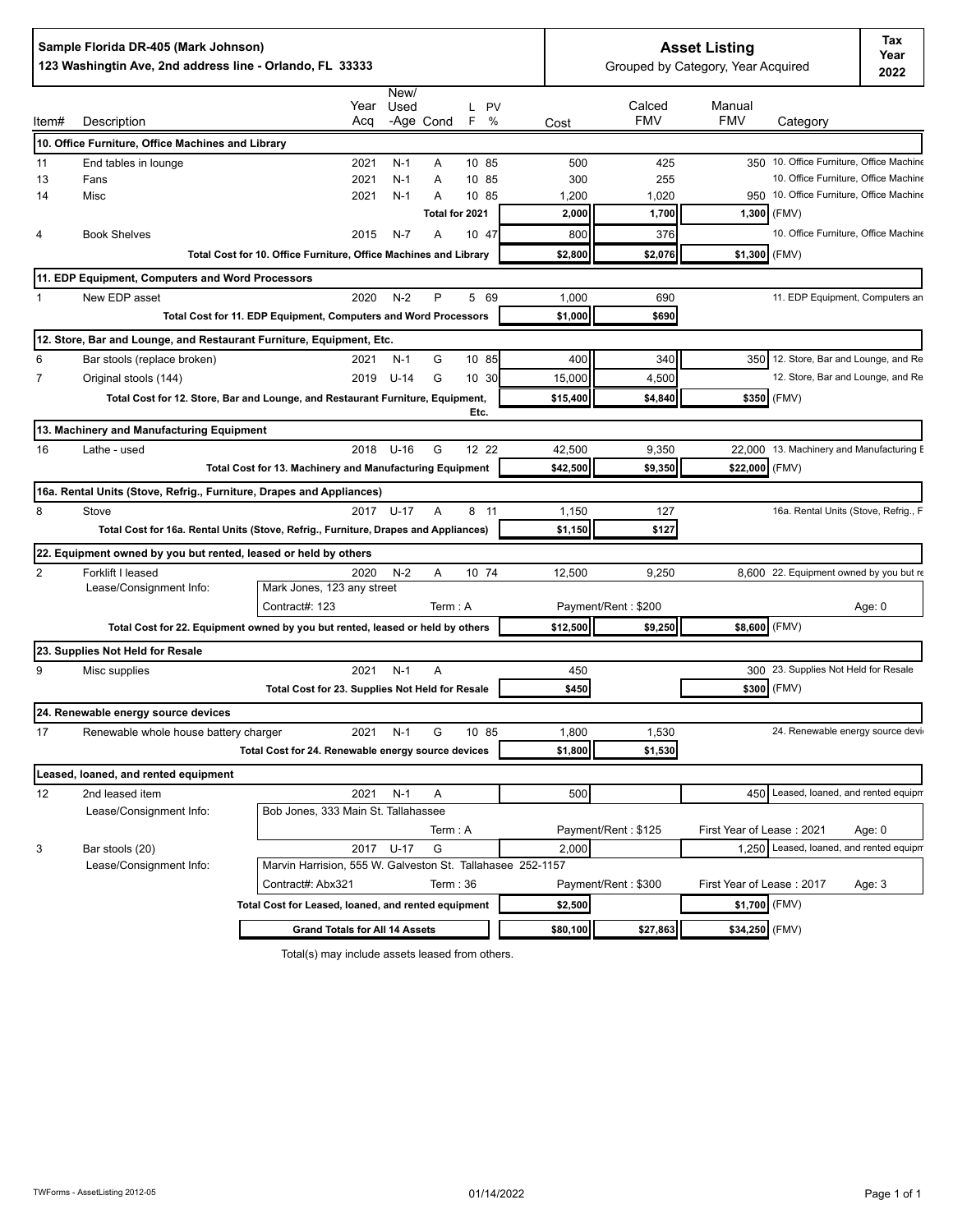**NOTE: Most counties request the original form they mailed out be included with any computer generated form sent in.**

INSTRUCTIONS Form 405, R. 01/18, page 3

Complete this form if you own property used for commercial purposes that is not included in the assessed value of your business' real property. This may include office furniture, computers, tools, supplies, machines, and leasehold improvements. Return this to your property appraiser's office by April 1. Keep a copy for your records.

Report your summary totals on page 1. Use page 2 or an attached, itemized list with original cost and date acquired for each item to provide the details for each category. Contact your local property appraiser if you have questions.

If you ask, the property appraiser will give you an extension for 30 days and may grant an additional 15 days. You must ask for the extension in time for the property appraiser to consider the request and act on it before April 1.

Each return is eligible for an exemption up to \$25,000. By filing a DR-405 on time you automatically apply for the exemption. If you do not file on time, Florida Law provides for the loss of the \$25,000 exemption.

### **Include on your return:**

- 1. Tangible Personal Property. Goods, chattels, and other articles of value (except certain vehicles) that can be manually possessed and whose chief value is intrinsic to the article itself.
- 2. Inventory held for lease. *Examples:* equipment, furniture, or fixtures after their first lease or rental.
- 3. Equipment on some vehicles. *Examples:* power cranes, air compressors, and other equipment used primarily as a tool rather than a hauling vehicle.
- 4. Property personally owned, but used in the business.
- 5. Fully depreciated items, whether written off or not. Report at original cost.

### **Do not include:**

- 1. Intangible Personal Property. *Examples:* money, all evidence of debt owed to the taxpayer, all evidence of ownership in a corporation.
- 2. Household Goods. *Examples:* wearing apparel, appliances, furniture, and other items ordinarily found in the home and used for the comfort of the owner and his family, and not used for commercial purposes.
- 3. Most automobiles, trucks, and other licensed vehicles. See 3 above.
- 4. Inventory that is for sale as part of your business. Items commonly referred to as goods, wares, and merchandise that are held for sale. Also, inventory is construction and agricultural equipment weighing 1,000 pounds or more that is returned to a dealership under a rent-to-purchase option and held for sale to customers in the ordinary course of business. See section 192.001(11)(c). Florida Statutes.

WHAT TO REPORT THE RESONAL PROPERTY

Report all property located in this county on January 1. You must file a single return for each site in the county where you transact business. If you have freestanding property at multiple sites other than where you transact business, file a separate, but single, return for all such property located in the county.

Examples of freestanding property at mutliple sites include vending and amusement machines, LP/propane tanks, utility and cable company property, billboards, leased equipment, and similar property not customarily located in the offices, stores, or plants of the owner, but is placed throughout the county.

#### PENALTIES

**Failure to file -** 25% of the total tax levied against the property for each year that no return is filed

**Filing late -** 5% of the total tax levied against the property covered by that return for each year, each month, and part of a month, that a return is late, but not more than 25% of the total tax.

**Unlisted property -** 15% of the tax attributable to the omitted property.

## RELATED FLORIDA TAX LAWS

192.042, F.S. - Assessment date: Jan 1 193.052, F.S. - Filing requirement 193.062, F.S. - Filing date: April 1 193.063, F.S. - Extensions for filing 193.072, F.S. - Penalties 193.074, F.S. - Confidentiality 195.027(4), F.S. - Return Requirements 196.183, F.S. - \$25,000 Exemption 837.06, F.S. - False Official Statements

See line and column instructions on page 4.